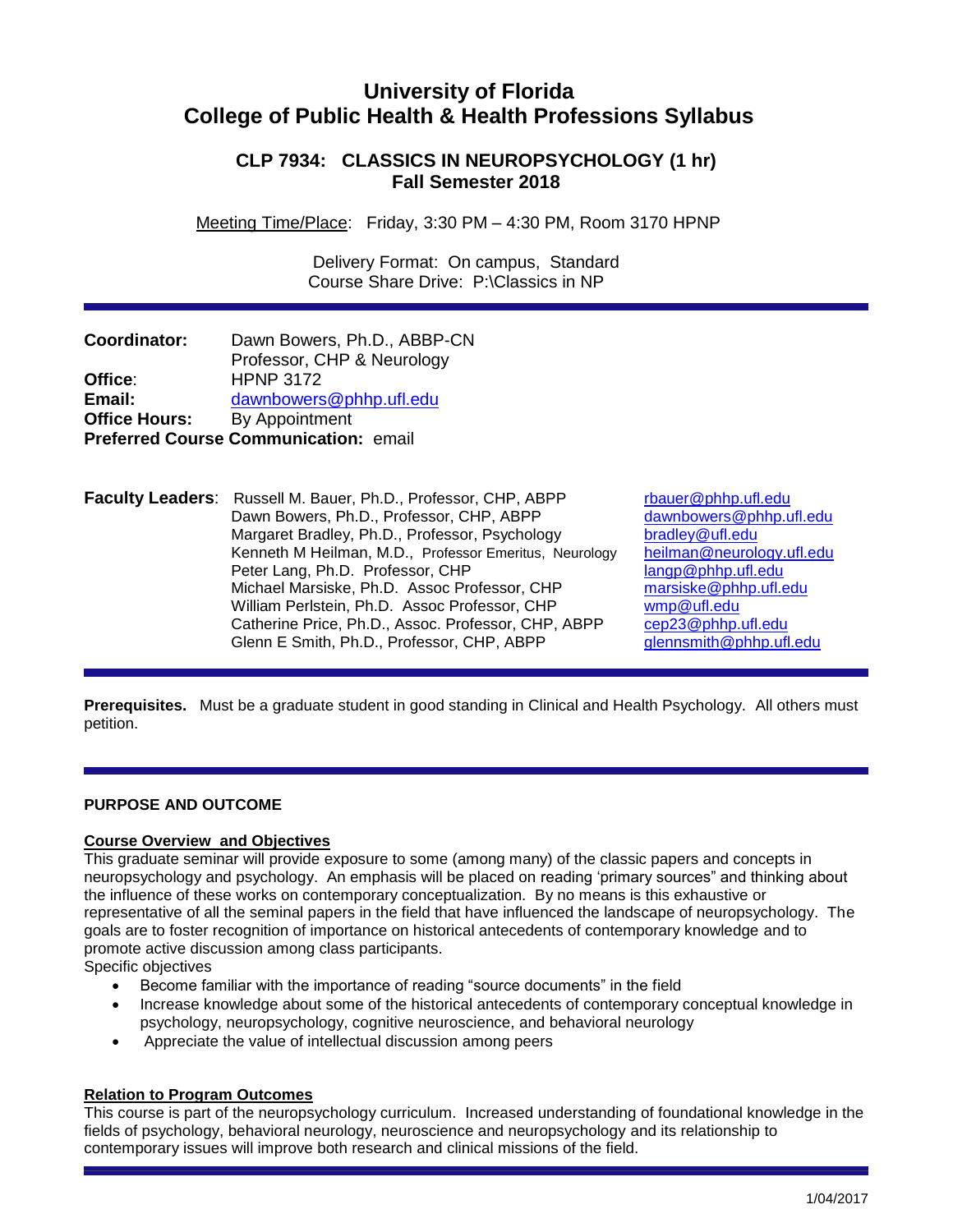08/21/2018 v3

## **DESCRIPTION OF COURSE CONTENT**

#### **Course Format**

This course will be conducted in the form of a graduate seminar. This is not a 'lecture' course, and instead involves active discussion among graduate students in the class. Each class will involve a designated faculty leader and a particular topic with selected "classic" readings. Students are expected to read the articles and write a reaction paper, which they will submit the night before class by 9:00 PM. These reaction papers will be shared with the faculty leader. The faculty leader/discussant will serve as guide, but will NOT 'lecture' per se. Instead they will help provide a historical and contemporary context. Additionally, different subsets of students will be assigned to each class. Their role is to construct thought questions in order to facilitate discussion as needed.

### **Course Materials**

Readings are from articles (see syllabus below) that will be placed in a designated class folder on the class sharedrive (P:\Classics in NP). Make sure you have access to this drive. If not, it is your responsibility to let me know so that you can be given access by the folks in IT.

#### **Required Readings**

Specific references are listed for each class date and these are available as PDF's on the class projects drive, unless otherwise indicated.

## **Location and Times**

Class will meet Fridays in Room 3170 of the HPNP building from **3:30 to 4:430**. There are 2 exceptions, however. On Oct 19 and Nov 9, class will meet from 2:30-3:30. Please be on time.

## **ACADEMIC REQUIREMENTS AND GRADING**

#### **Course Requirements, Evaluation, and Grading**

Enrolled students are expected to attend weekly classes, complete weekly assigned readings and reaction papers **prior to class** and participate in integrative discussions during each class. The exception is class 1. Students will be pre-assigned in groups of 2 to 3 to help co-lead integrative discussions. Each student will co-lead a discussion on 3 separate occasions.

Grades will be based on a weekly reaction paper (there are 11), a final reaction paper, and participation in the class discussion. Grades will be weighted according to the number of points available for each component, as described below. Final grades will be calculated as a percentage of the highest score. Evaluation in the course will be based on the following components

| <b>Reaction Papers</b>     | 77%  |
|----------------------------|------|
| <b>Class Participation</b> | 8%   |
| <b>Final Paper</b>         | 15%  |
| <b>TOTAL</b>               | 100% |

1. **Reaction Papers.** For each class, you are required to write a reaction paper based on the readings assigned that week. The body of the paper will be your intellectual reaction to the content of the articles that you have read. There is no right/wrong with this exercise. It could include for example, your views on whether you think important, points of disagreement, what was confusing, etc. This should be your reaction and not that of others. There are a total of 11 reaction papers for the class. All are required and maximum credit for each is 7 points (i.e.,  $11 \times 7 = 77$  points)

• The reaction paper should range in length from 1-2 pages max, single spaced, with double spaces between each paragraph. The header should include Date, Topic and your name. *All reaction papers*  **are due Thursday by 9:00 PM**, the night before class. They are to be emailed to Dr. Bowers at [dawnbowers@phhp.ufl.edu.](mailto:dawnbowers@phhp.ufl.edu) In subject line of the email, put "Classics".

 **Naming Convention for digital file-reaction paper**: The name of the digital file that you email to Dr. Bowers include: **Your last name** & **last name of faculty.** So, for week 2, this would be Your name-Bauer. Week 3 would be Your name-Smith, etc. This lets me know that it's your rx paper written for class that faculty X is leading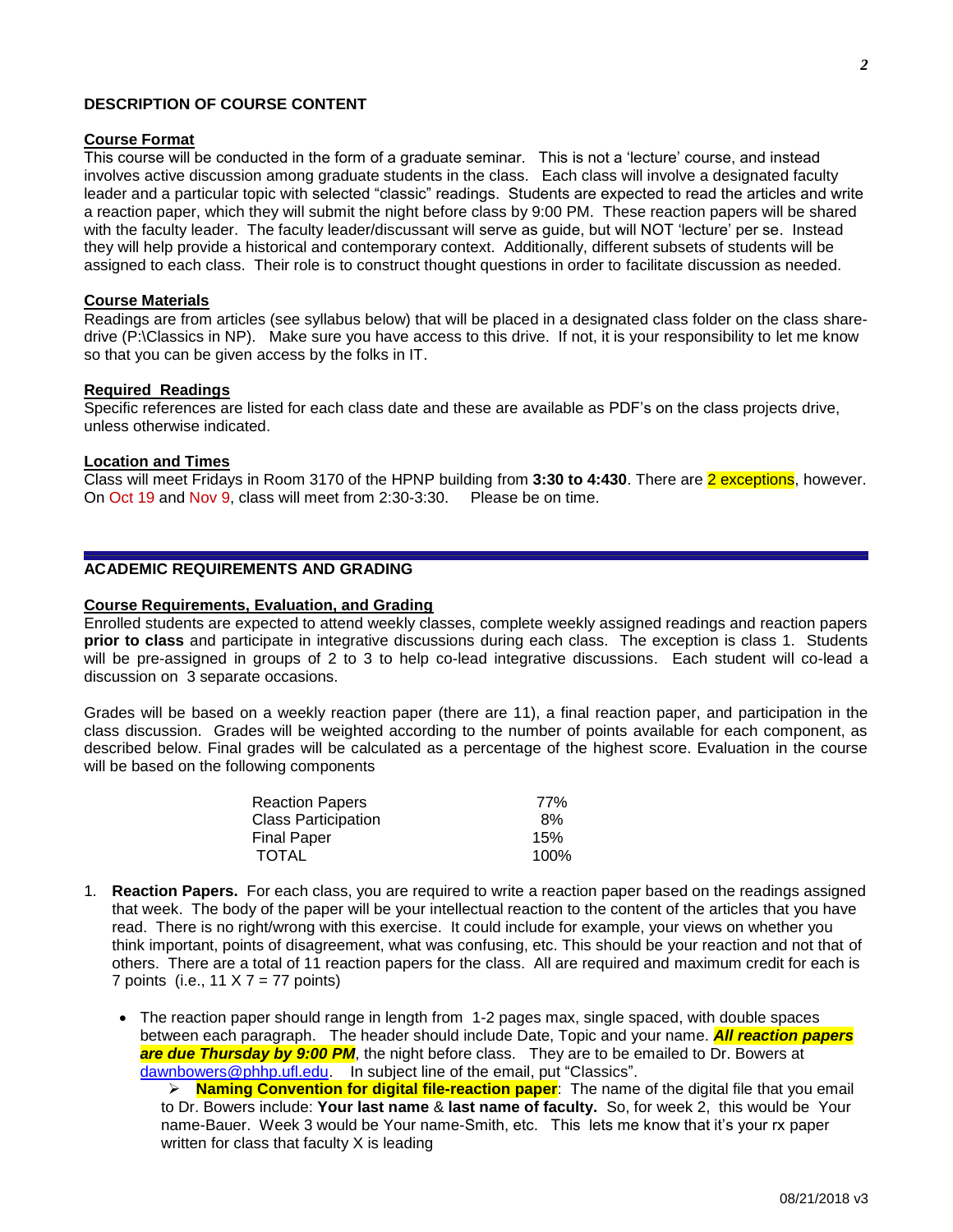- **Each paper is assigned 7 points**. Make sure you proofread for spelling, grammar, etc. There is no makeup. If you miss the Thursday 9 PM deadline, you get no points. Why? A copy of the reaction papers are shared with the Friday faculty leader, who needs time to read and review prior to class.
- 2. **Final Exam Reaction Paper** will comprise up to **15% of your grade**. It will be a second level reaction paper, in which you are to consider all the topics covered in this class and identify 1 or perhaps 2 that you found most intellectually interesting and relevant to your interests at this point in time. You will justify and explain why. This 'reaction paper' should be single space typed, with double spacing between each paragraph. It should range in length from 2 -4 pages MAX. Remember that more is not necessarily better. You can incorporate some recent literature (no more than 3 references) to justify points you want to make, but truly this is not a review paper, and should focus moreso on your thinking of issues and concepts. If you do cite literature (and again not required), include references using APA style.
- 3. **Class Participation** involves 2 components and will comprise 8% of the grade**. First,** students are assigned to *co-lead* integrative discussions. An individual student will co-lead class on 3 different occasions, with different pairings of co-leaders over the course of the classes. What does this entail? The goal of the coleaders is to help foster discussion. With that in mind, you could identify key points or questions from the readings that you think important as an aide to facilitate discussion. The role of the Faculty leader is to provide an historical context and help moderate the discussion. The faculty will not be lecturing. **Second**, students who are not assigned co-leaders are expected to be active participants in the day's discussion. So everyone speak up.

### **Grading**

Scores will be rounded to the nearest percent (rounded up or down, whichever is closest) for grade determination in accordance with the grading table below:

| % of points earned | 93%- | 90%- |     | 83%- | 80%- | -77% | 73%- | 70%- | 67%- | 63%- | 60%- | <b>Below</b> |
|--------------------|------|------|-----|------|------|------|------|------|------|------|------|--------------|
|                    | 100% | 92%  | 89% | 86%  | 82%  | 79%  | 76%  | 72%  | 69%  | 66%  | 62%  | 60%          |
| Letter Grade       |      |      | יכ  |      |      |      |      |      | - س  | ►    | ┕    |              |

Below is table linking letter grades to grade points. Please be aware that a C- is not an acceptable grade for graduate students. The expectation is that the grade for all 'neuropsychology' courses is at least B- or above. The GPA for graduate students must be 3.0 in all 5000 level courses and above to graduate.

| Letter <sup>1</sup><br>~<br>Grade |     |                | .<br>Ħ٦        | . . | ┑.                          | ◡             |     |               | +ر         |    | , ,                  | -<br>- | WF<br>. |     | N <sub>G</sub> |     |
|-----------------------------------|-----|----------------|----------------|-----|-----------------------------|---------------|-----|---------------|------------|----|----------------------|--------|---------|-----|----------------|-----|
| -<br>Points<br>Grade              | 4.U | $\sim$<br>3.6/ | $\sim$<br>ບ.ບບ | v.v | $\sim$<br>$\sim$ . $\cup$ . | $\sim$<br>د.ں | 2.0 | $\sim$<br>.67 | ົາງ<br>ں ل | .v | $\sim$<br>ı.<br>יס.ט | 0.0    | υ.      | U.C | - 4<br>O.C     | U.U |

For greater detail on the meaning of letter grades and university policies related to them, see the Registrar's Grade Policy regulations at<http://www.registrar.ufl.edu/catalog/policies/regulationgrades.html>

#### **Policy Related to Class Attendance**

Attendance and class participation is required. Students needing to miss class for personal (i.e., illness, death, etc.) or professional reasons should consult with Dr. Bowers **prior to the date** on which they will be unable to attend. This is a graduate seminar and missing class for social events is unacceptable. Students will still be required to complete the weekly assignment by the deadline.

*.*

#### **Policy Related to Make-up Papers**

Students are expected to complete assigned readings and reaction papers by Thursday 9;00 PM. Students are expected to attend every class. Personal issues with respect to class attendance or fulfillment of course requirements will be handled on an individual basis. Students must make *prior* arrangements with Dr. Bowers if they must miss any class, with the understanding that there will be loss of points for failure to attend. Reaction papers will still be required by the deadline, except for an emergency situation (i.e., death in family, serious illness, etc.) If a student misses the Thursday PM deadline, but gets the paper in by 8:00 AM on Friday, the maximum number of points that can be received is 3.0.

Excused absences must be consistent with university policies in the Graduate Catalog [\(http://gradcatalog.ufl.edu/content.php?catoid=10&navoid=2020#attendance\)](http://gradcatalog.ufl.edu/content.php?catoid=10&navoid=2020#attendance) and require appropriate documentation. Additional information can be found here: <https://catalog.ufl.edu/ugrad/current/regulations/info/attendance.aspx>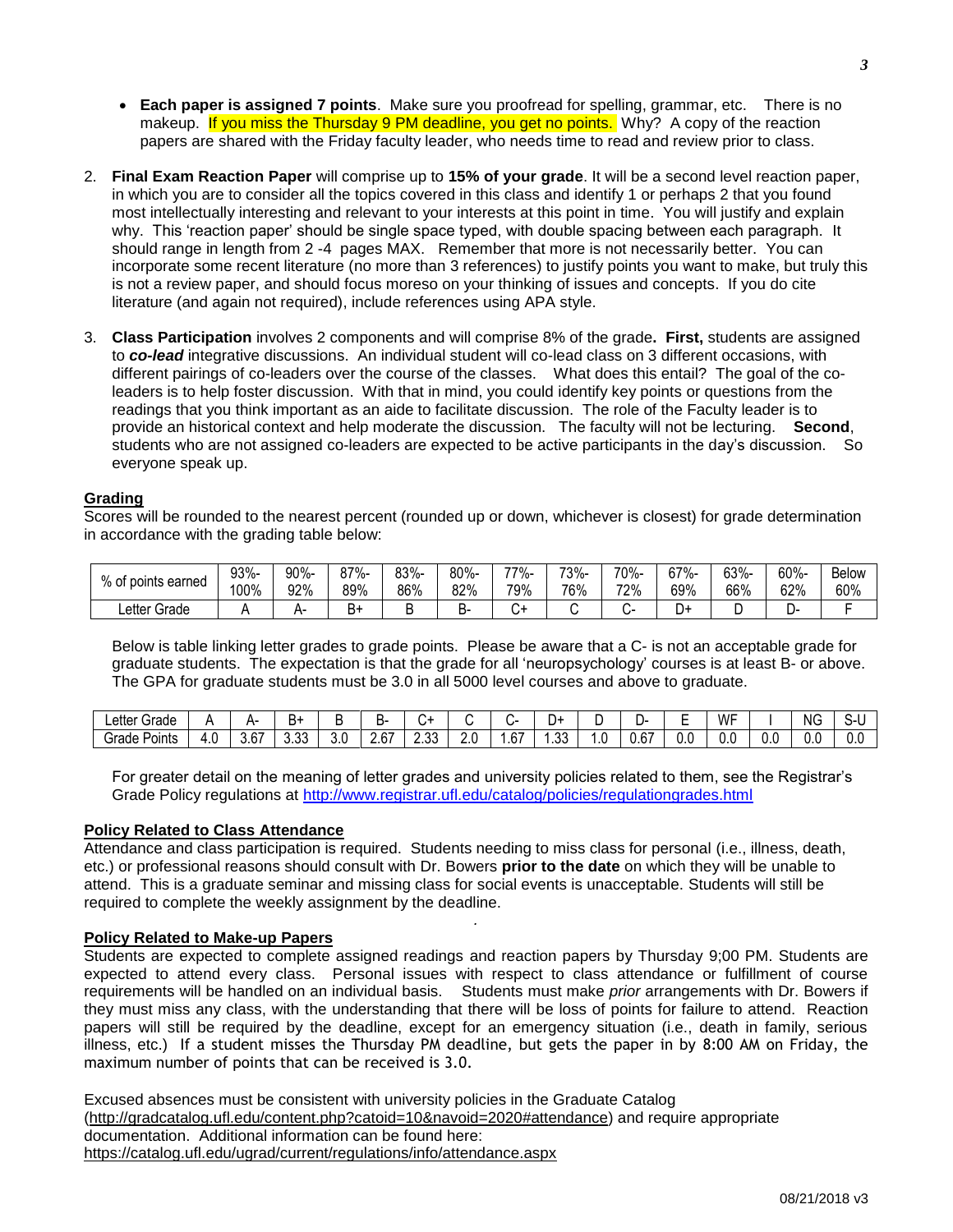### **Policy Related to Guests Attending Class:**

Only registered students are permitted to attend class. However, we recognize that students who are caretakers may face occasional unexpected challenges creating attendance barriers. Therefore, by exception, a department chair or his or her designee (e.g., instructors) may grant a student permission to bring a guest(s) for a total of two class sessions per semester. This is two sessions total across all courses. No further extensions will be granted. Please note that guests are **not** permitted to attend either cadaver or wet labs. Students are responsible for course material regardless of attendance. For additional information, please review the Classroom Guests of Students policy in its entirety. Link to full policy:

<http://facstaff.phhp.ufl.edu/services/resourceguide/getstarted.htm>

# **STUDENT EXPECTATIONS, ROLES, AND OPPORTUNITIES FOR INPUT**

### **Expectations Regarding Course Behavior**

By definition, this graduate seminar relies on active intellectual engagement and discussion among all students enrolled in this class. By nature, intellectual disagreements are valued, welcomed, and encouraged, but must be courteous and respectful. **All electronic devices (cell phone, computer, ipads, etc.) should be turned off** and not consulted during the one hour of class time. The only exception involves putting the cell phone on silent vibration for emergency purposes.

### **Academic Integrity**

Students are expected to act in accordance with the University of Florida policy on academic integrity. As a student at the University of Florida, you have committed yourself to uphold the Honor Code, which includes the following pledge:

### "We, the members of the University of Florida community, pledge to hold ourselves and our peers to the **highest standards of honesty and integrity**."

You are expected to exhibit behavior consistent with this commitment to the UF academic community, and on all work submitted for credit at the University of Florida, the following pledge is either required or implied:

### **"On my honor, I have neither given nor received unauthorized aid in doing this assignment."**

It is your individual responsibility to know and comply with all university policies and procedures regarding academic integrity and the Student Honor Code. Violations of the Honor Code at the University of Florida will not be tolerated. Violations will be reported to the Dean of Students Office for consideration of disciplinary action. For additional information regarding Academic Integrity, please see Student Conduct and Honor Code or the Graduate Student Website for additional details: <https://www.dso.ufl.edu/sccr/process/student-conduct-honor-code/>

<http://gradschool.ufl.edu/students/introduction.html>

Please remember cheating, lying, misrepresentation, or plagiarism in any form is unacceptable and inexcusable behavior.

### **Online Faculty Course Evaluation Process**

Students are expected to provide feedback on the quality of instruction in this course by completing online evaluations at [https://evaluations.ufl.edu.](https://evaluations.ufl.edu/) Your evaluations are important as they provide important information about way to potentially improve aspects of the course. These evaluations may also play a direct role in tenure and promotion decisions. Evaluations are typically open during the last two or three weeks of the semester, but students will be given specific times when they are open. Summary results of these assessments are available to students at [https://evaluations.ufl.edu/results/.](https://evaluations.ufl.edu/results/)

### **SUPPORT SERVICES**

### **Accommodations for Students with Disabilities**

If you require classroom accommodation because of a disability, it is strongly recommended you register with the Dean of Students Office [http://www.dso.ufl.edu](http://www.dso.ufl.edu/) within the first week of class or as soon as you believe you might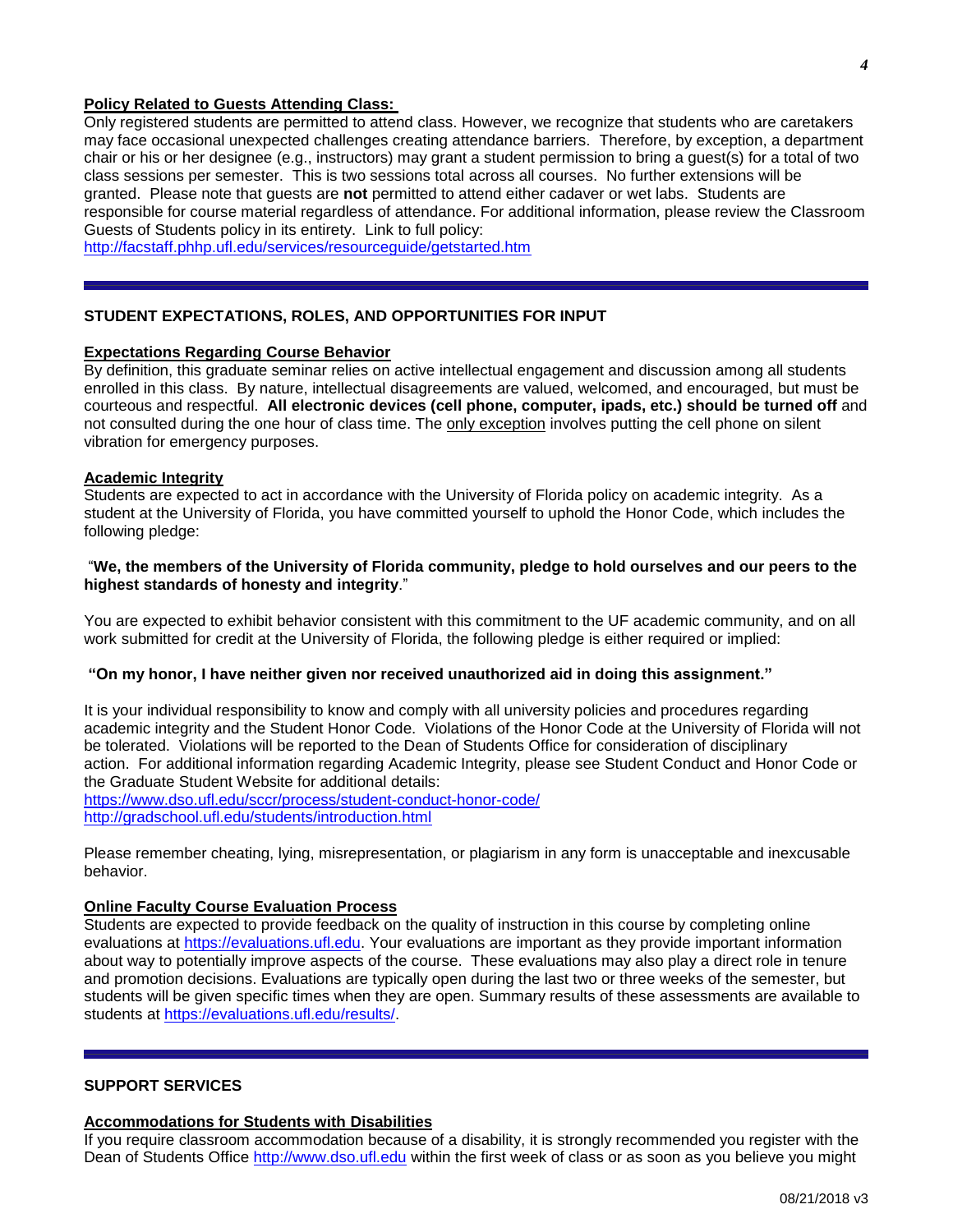be eligible for accommodations. The Dean of Students Office will provide documentation of accommodations to you, which you must then give to me as the instructor of the course to receive accommodations. Please do this as soon as possible after you receive the letter. Students with disabilities should follow this procedure as early as possible in the semester. The College is committed to providing reasonable accommodations to assist students in their coursework.

### **Counseling and Student Health**

Students sometimes experience stress from academic expectations and/or personal and interpersonal issues that may interfere with their academic performance. If you find yourself facing issues that have the potential to or are already negatively affecting your coursework, you are encouraged to talk with an instructor and/or seek help through University resources available to you.

- The Counseling and Wellness Center 352-392-1575 offers a variety of support services such as psychological assessment and intervention and assistance for math and test anxiety. Visit their web site for more information: [http://www.counseling.ufl.edu.](http://www.counseling.ufl.edu/) On line and in person assistance is available.
- You Matter We Care website: [http://www.umatter.ufl.edu/.](http://www.umatter.ufl.edu/) If you are feeling overwhelmed or stressed, you can reach out for help through the You Matter We Care website, which is staffed by Dean of Students and Counseling Center personnel.
- The Student Health Care Center at Shands is a satellite clinic of the main Student Health Care Center located on Fletcher Drive on campus. Student Health at Shands offers a variety of clinical services. The clinic is located on the second floor of the Dental Tower in the Health Science Center. For more information, contact the clinic at 392-0627 or check out the web site at: <https://shcc.ufl.edu/>
- Crisis intervention is always available 24/7 from: Alachua County Crisis Center: (352) 264-6789 <http://www.alachuacounty.us/DEPTS/CSS/CRISISCENTER/Pages/CrisisCenter.aspx>

Do not wait until you reach a crisis to come in and talk with us. We have helped many students through stressful situations impacting their academic performance. You are not alone so do not be afraid to ask for assistance.

### **Inclusive Learning Environment**

.

Public health and health professions are based on the belief in human dignity and on respect for the individual. As we share our personal beliefs inside or outside of the classroom, it is always with the understanding that we value and respect diversity of background, experience, and opinion, where every individual feels valued. We believe in, and promote, openness and tolerance of differences in ethnicity and culture, and we respect differing personal, spiritual, religious and political values. We further believe that celebrating such diversity enriches the quality of the educational experiences we provide our students and enhances our own personal and professional relationships. We embrace The University of Florida's Non-Discrimination Policy, which reads, "The University shall actively promote equal opportunity policies and practices conforming to laws against discrimination. The University is committed to non-discrimination with respect to race, creed, color, religion, age, disability, sex, sexual orientation, gender identity and expression, marital status, national origin, political opinions or affiliations, genetic information and veteran status as protected under the Vietnam Era Veterans' Readjustment Assistance Act." If you have questions or concerns about your rights and responsibilities for inclusive learning environment, please see your instructor or refer to the Office of Multicultural & Diversity Affairs website: [www.multicultural.ufl.edu](http://www.multicultural.ufl.edu/)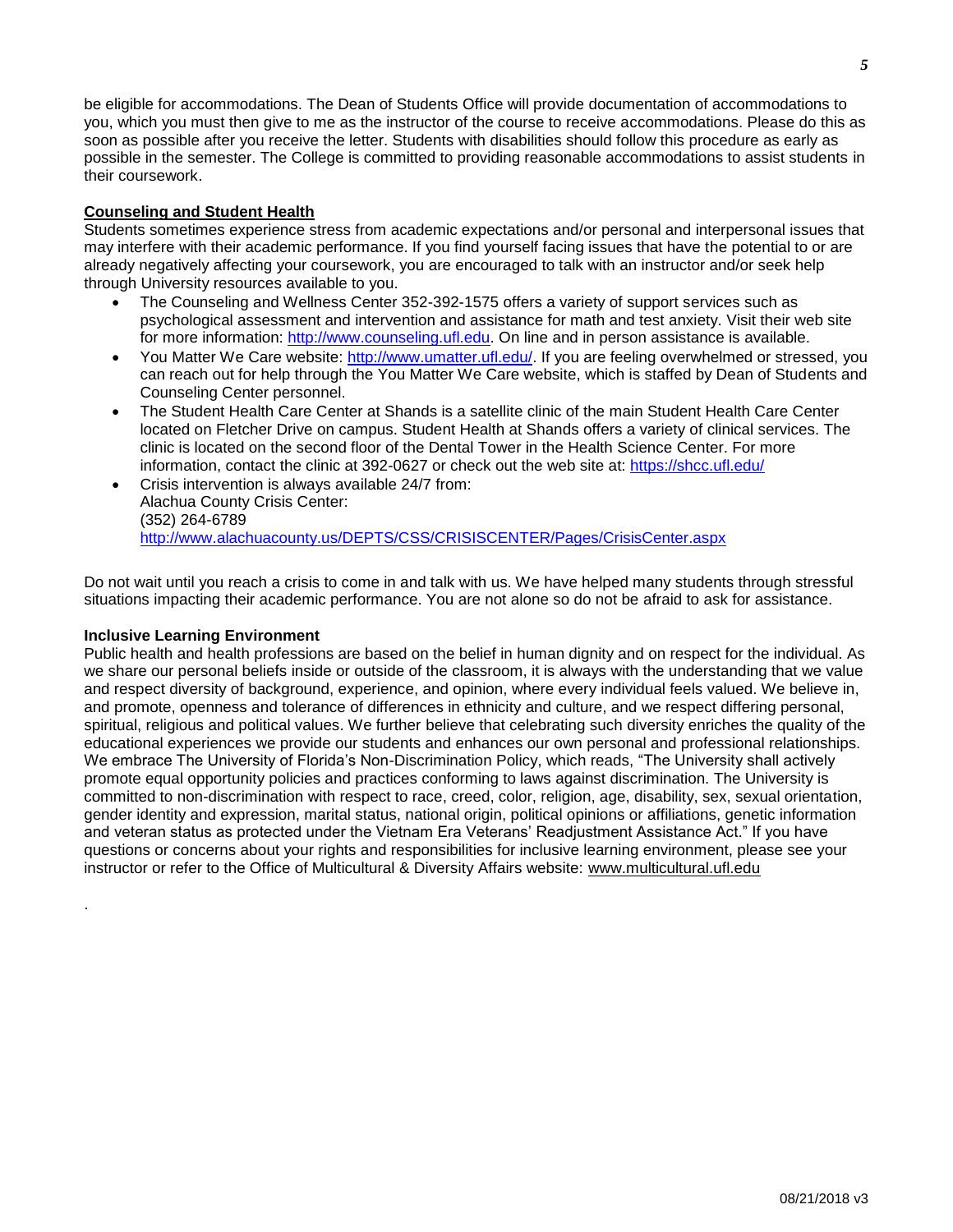Introduction to Course and Requirements

History of Clinical Neuropsychology at UF

#### **Aug 31 HM and Memory**

**August 24 Dawn Bowers, Ph.D.**

#### *Readings:*

• Scoville, W., & Milner, B. (1957). Loss of recent memory after bilateral hippocampal lesions, *J. Neurol. Neurosurg, & Psychiatry*, 20, 11-21.

**------------------------------------------------------------------------------------------------------------------------------**

**Class Syllabus**

**Classics in Neuropsychology/Psychology**

- $\bullet$  Squire, L., & Zola-Morgan, S. (1991). The medial temporal lobe memory system. Science, 253, #5026, 1380-86.
- Squire, L. (2009). The legacy of patient HM for neuroscience. *Neuron*, 61(1), 6-9.

**Faculty leader:** Russell M. Bauer, Ph.D.

**Student leaders:** *Evangelista, Tewold*

------------------------------------------------------------------------------------------------------------------

### **Sept. 7 Working Memory**

#### *Readings:*

- Baddeley, A. & Hitch, G. (1974). Working memory. In G.H. Bower (Ed.), *The Psychology of Learning and Motivation: Advances in Research and Theory*, p47-86, Academic Press: NY.
- Fuster, J.,  $\&$  Alexander, G. (1971). Neuron activity related to short term memory. *Science,* 173, 652-654.
- Kojima, S., & Goldman-Rakic (1982). Delay related activity of prefrontal neurons in rhesus monkeys performing delayed response, *Brain Research*, 248, 43-49.

*The following are small*

- Goldman-Rakic, P. (1997). Space and time in the mental universe. *Nature,* 386, 559-560.
- Cohen, J., Perlstein, WM., Braver, T., et al. (1997). Temporal dynamics of brain activation during a working memory task. *Nature,* 386, 604-608.
- Courtney, S., Ungerleider, L., Kell, K., Haxby, J. (1997). Transient and sustained activity in a distributed neural system for human working memory. *Nature,* 386, 608-611.

*Not for class, but this is an excellent review article*  Baddeley, A. (1996). The fractionation of working memory. *Proc. Nat. Acad. Sciences*, 93, 13468-13472.

-----------------------------------------------------------------------------------------------------------------------------------------

**Faculty Leader:** William Perlstein, Ph.D

**Student leaders:** *Amofa, Moreno, Tocci*

### **Sept. 14 Disconnection Syndromes**

#### *Readings:*

 Geschwind, N. (1965) Disconnection syndromes in animals and man, Part 1 and II. 88: 237-274 and 585-644.





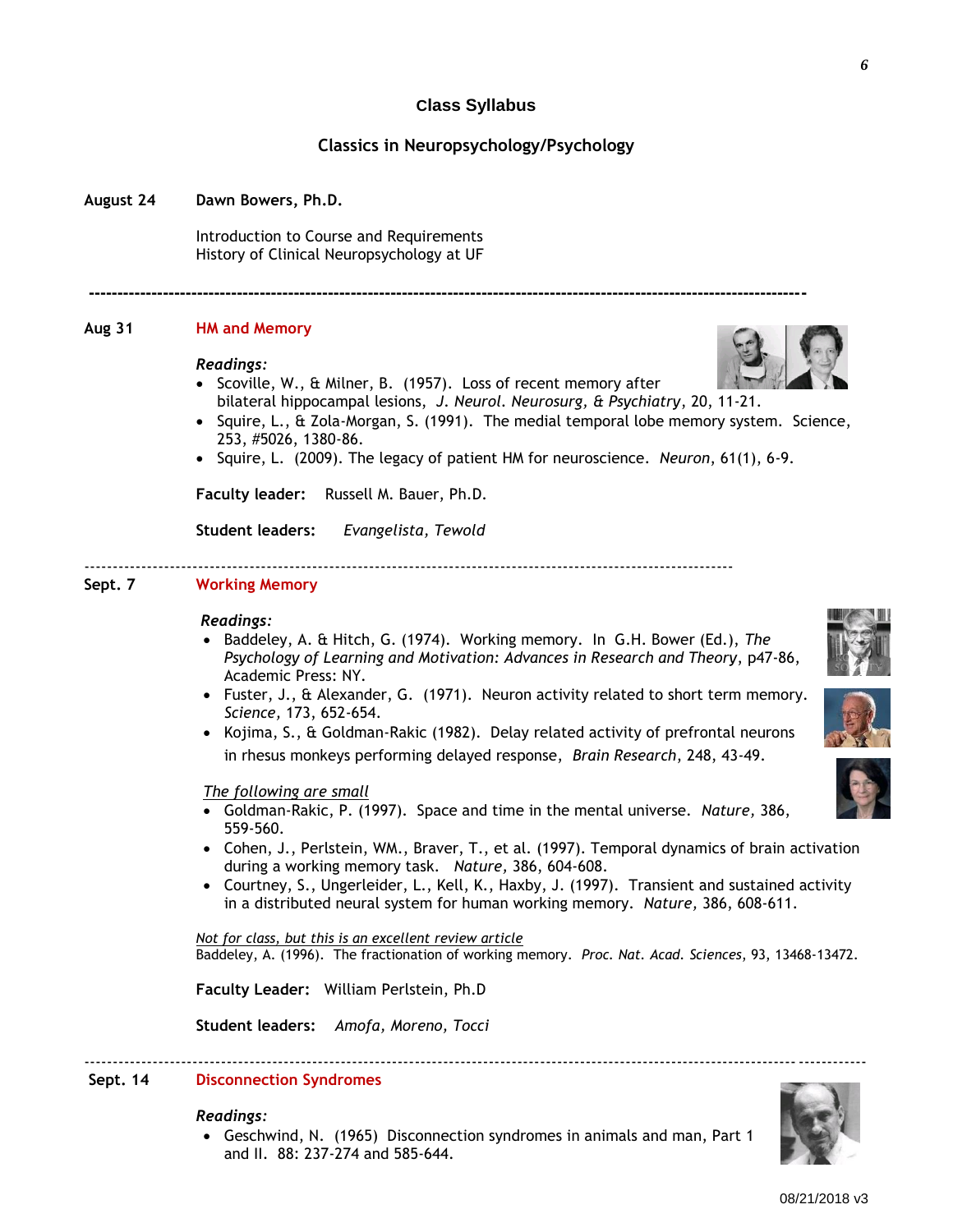**Faculty Leader: Kenneth M. Heilman, M.D.**

**Student leaders:** *Boutzoukas, Hausman, Turner*

# **Sept 21 Baltes-Horn Debate: Inevitability of cognitive decline?**

### *Readings:*

Baltes, P. B.,  $\&$  Schaie, K. W. (1974). Aging and IQ: Myth of twilight years. *Psychology Today, 7*(10), 35.

-----------------------------------------------------------------------------------------------------------------------------------------

- Horn, J. L., & Donaldson, G. (1976). On the myth of intellectual decline in adulthood. *American Psychologist, 31*(10), 701.
- Baltes, P. B., & Schaie, K. W. (1976). On the plasticity of intelligence in adulthood and old age: Where Horn and Donaldson Fail. *American Psychologist, 31*(10), 720-725.
- Horn, J. L., & Donaldson, G. (1977). Faith is not enough: A response to the Baltes-Schaie claim that intelligence does not wane. *American Psychologist, 32*(5), 369-373.
- Schaie, K. W., & Baltes, P. B. (1977). Some faith helps to see the forest: A final comment on the Horn and Donaldson myth of the Baltes-Schaie position on adult intelligence. *American Psychologist, 32*(12), 1118-1120.

**Faculty Leader:** Michael Marsiske, Ph.D

**Student leaders;** *Shortell, Hausman*

### **Sept 28 Multiple Memory Systems**

### *Readings:*

• Mishkin, M., Malamut, B., Bachevalier, J. (1984). Memories and habits: two neural systems. In: *Neurobiology of Learning and Memory,* (Lynch G, McGaugh JL, Weinberger NM, (eds), pp 65–77. New York: Guilford.

\_\_\_\_\_\_\_\_\_\_\_\_\_\_\_\_\_\_\_\_\_\_\_\_\_\_\_\_\_\_\_\_\_\_\_\_\_\_\_\_\_\_\_\_\_\_\_\_\_\_\_\_\_\_\_\_\_\_\_\_\_\_\_\_\_\_\_\_\_\_\_\_\_\_\_\_\_\_\_\_\_\_\_\_\_\_\_\_

- Squire, L. (2009). Declarative and nondeclarative memory: Multiple brain systems supporting learning and memory. *J. of Cognitive Neuroscience*, 4, 233-243.
- Squire, L. (2011). Memory systems of the brain: A brief history and current perspective. *Neurobiology of Learning & Memory*, 82, 171-177.

**Faculty leader:** Glenn E. Smith, Ph.D.

**Student leaders;** *Evangelista, Moreno*

# **Oct 5 Double Dissociation in Neuropsychology**

# *Readings:*

- Teuber (1955). Physiological psychology. Annual Review of Psychology, 6, 267-96.
- Bates, E., Appelbaum, M., Salcedo, J., Saygin, A., Pizzamiglio, L. (2003). Quantifying dissociations in neuropsychological research. JCEN, 25, 1128-53.

**Faculty Leader:** Dawn Bowers, Ph.D., ABBP/CN

**Student leaders;** *Amofa, Tewolde, Turner* **----------------------------------------------------------------------------------------------------------------------------**



08/21/2018 v3







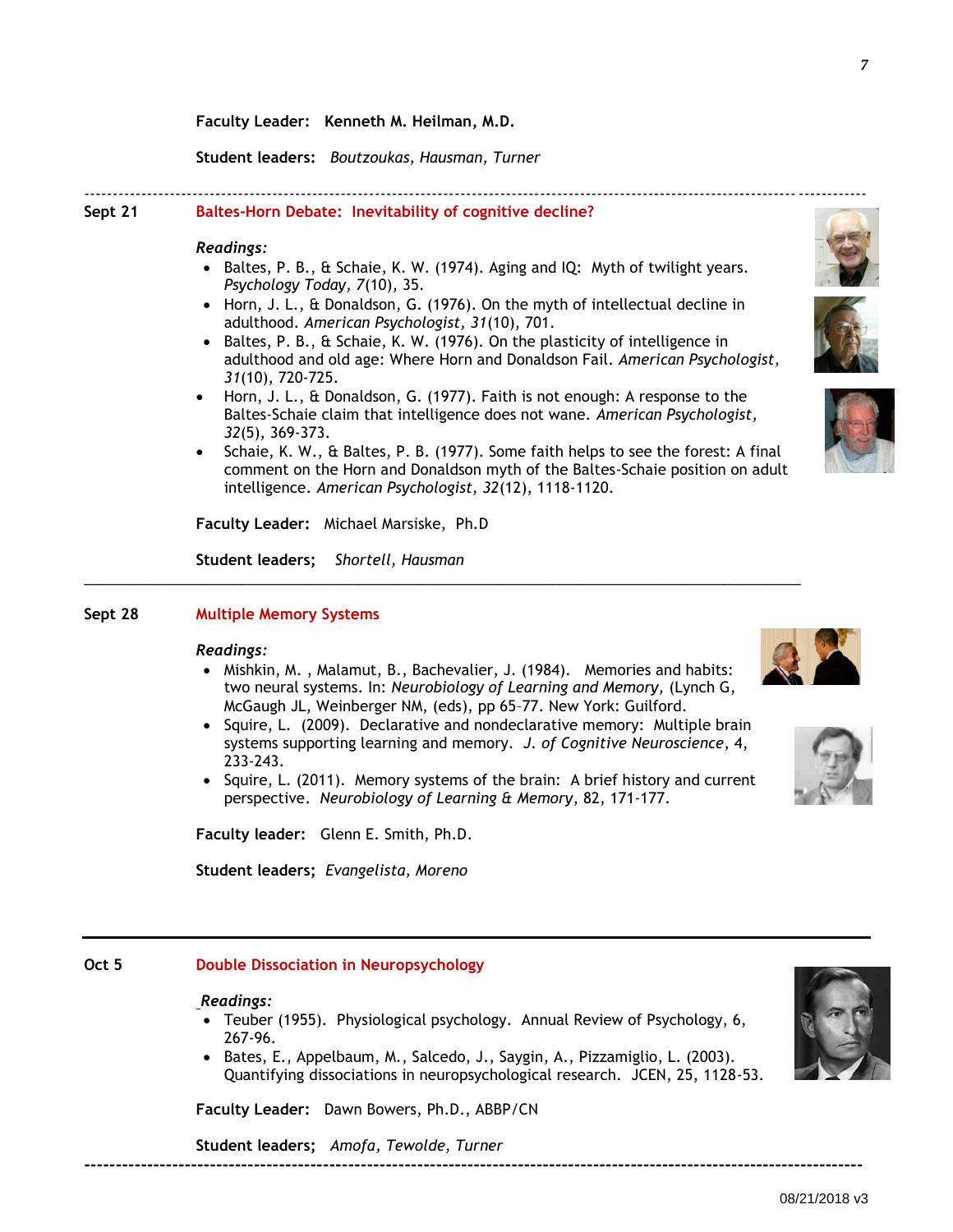| <b>Oct 12</b>    | <b>Brain Reserve and Threshold</b>                                                                                                                                                                                                                                                                                                                                                                                                                                                                                                            |
|------------------|-----------------------------------------------------------------------------------------------------------------------------------------------------------------------------------------------------------------------------------------------------------------------------------------------------------------------------------------------------------------------------------------------------------------------------------------------------------------------------------------------------------------------------------------------|
|                  | Readings:<br>• Satz, P. (1993). Brain reserve capacity on symptom onset after brain injury: A<br>formulation and review of evidence for threshold theory. Neuropsychology, 7,<br>273-295.                                                                                                                                                                                                                                                                                                                                                     |
|                  | Faculty Leader: Catherine Price, Ph.D., ABPP/CN                                                                                                                                                                                                                                                                                                                                                                                                                                                                                               |
|                  | Student leaders; Shortell, Tocci                                                                                                                                                                                                                                                                                                                                                                                                                                                                                                              |
| <b>Oct 19</b>    | Learning and neuroplasticity Mote today's class meets from 2:30-3:30                                                                                                                                                                                                                                                                                                                                                                                                                                                                          |
|                  | Readings:<br>Hebb, D. (1956).                                                                                                                                                                                                                                                                                                                                                                                                                                                                                                                 |
|                  | Faculty Leader: Margaret Bradley, Ph.D.                                                                                                                                                                                                                                                                                                                                                                                                                                                                                                       |
|                  | Student leaders;<br>Boutzoukas, Shortell                                                                                                                                                                                                                                                                                                                                                                                                                                                                                                      |
| <b>Oct 26</b>    | <b>Two Visual System</b>                                                                                                                                                                                                                                                                                                                                                                                                                                                                                                                      |
|                  | <b>Readings:</b><br>Ungerleider, L. & Mishkin, M. (1982)                                                                                                                                                                                                                                                                                                                                                                                                                                                                                      |
|                  | Faculty Leader: Russell M. Bauer, Ph.D., ABPP/CN                                                                                                                                                                                                                                                                                                                                                                                                                                                                                              |
|                  | Student leaders; Moreno, Turner                                                                                                                                                                                                                                                                                                                                                                                                                                                                                                               |
| Nov 2            | <b>IOMECOMING 8</b><br>No Class - UF Homecoming<br><b>GATOR GROWL</b>                                                                                                                                                                                                                                                                                                                                                                                                                                                                         |
| Nov <sub>9</sub> | <b>Emotion</b><br>Note today's class meets from 2:30-3:30                                                                                                                                                                                                                                                                                                                                                                                                                                                                                     |
|                  | Readings:<br>• James, W. (1894). The physical basis of emotion, Mind, 9, 188-205. (republished<br>in Psychological Review, 1994, 101(2), pg 205-210)<br>• Lang, P.J. (1994). The varieties of emotional experience: A meditation on<br>James-Lange theory. Psychological Review, 101, 211-221.<br>• Damasio, A. (2004). William James and the modern neurobiology of emotion. In D. Evans<br>& P. Cruse (Eds) Emotion, Evolution, and Rationality Chapter 1, ppg 3-14. Oxford<br>University Press, NY<br>Faculty Leader: Peter J. Lang, Ph.D. |
|                  | Student leaders; Amofa, Hausman, Tewold                                                                                                                                                                                                                                                                                                                                                                                                                                                                                                       |
| <b>Nov 16</b>    | No Class - First Year Symposium                                                                                                                                                                                                                                                                                                                                                                                                                                                                                                               |